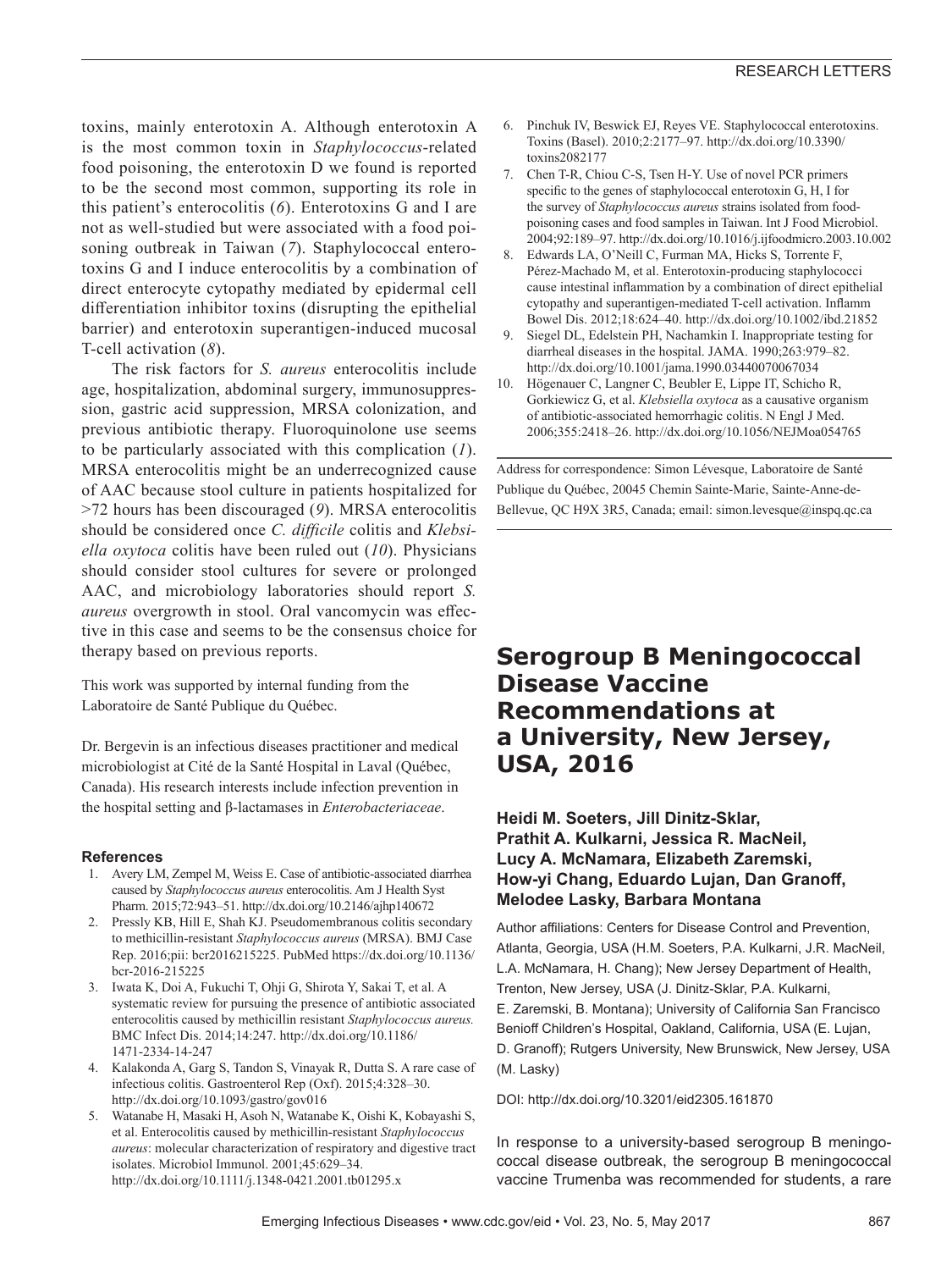instance in which a specific vaccine brand was recommended. This outbreak highlights the challenges of using molecular and immunologic data to inform real-time response.

In 2016, two undergraduate students at a large state university in New Jersey were hospitalized for suspected In 2016, two undergraduate students at a large state unimeningitis. The New Jersey State Public Health Laboratory (Trenton, NJ, USA) identified serogroup B *Neisseria meningitidis* in cerebrospinal fluid specimens from both patients by culture and slide agglutination. Both patients recovered without sequelae.

The isolates were sent to the Centers for Disease Control and Prevention (CDC) Bacterial Meningitis Laboratory for species and serogroup confirmation and whole-genome sequencing. Isolates were confirmed by real-time PCR as serogroup B *N. meningitidis* and were classified by multilocus sequence typing as clonal complex 11, sequence type 11, which is typically associated with serogroups C and W. Whole-genome sequencing revealed that the isolates were genetically indistinguishable from one another but different from all previously characterized meningococcal isolates in the United States.

Two serogroup B meningococcal (MenB) vaccines are licensed in the United States: MenB-4C (Bexsero,

GlaxoSmithKline Biologicals, Inc., Philadelphia, PA, USA [*1*]), licensed as a 2-dose series; and MenB-FHbp (Trumenba, Pfizer, Inc., New York, NY, USA [*2*]), licensed as a 2- or 3-dose series. Either Bexsero or the 3-dose series of Trumenba is preferred for outbreak response (*3*). Both MenB vaccines are expected to help protect against most circulating serogroup B meningococcal strains, and in general, no brand preference exists (*3*). However, because the vaccines target different antigens (Table), they are not interchangeable; the same brand must be used for all doses (*5*). The vaccines might also have different effectiveness against specific *N. meningitidis* strains (*5*).

Whole-genome sequencing identified a mismatch between the antigens in the outbreak strain and those targeted by Bexsero (Table), prompting concern that Bexsero might not provide optimal protection against the outbreak strain. Although the outbreak strain antigens also did not exactly match those included in Trumenba, cross-protection with Trumenba was expected based on prior testing by the manufacturer (Table) (*2*). The outbreak isolates were sent to an independent laboratory for flow cytometry to measure antigen expression and serum bactericidal activity testing using human complement (hSBA) to evaluate whether stored serum from healthy adults previously

| Table. Molecular profile and flow cytometry analysis of the university outbreak strain with reference to MenB vaccine antigens, New<br>Jersey, 2016* |                    |                                 |                                    |                                                                                                                                                                                                                                                                                                                                                                                                                                                                                                                                                                                                                                                                                                                                                                    |
|------------------------------------------------------------------------------------------------------------------------------------------------------|--------------------|---------------------------------|------------------------------------|--------------------------------------------------------------------------------------------------------------------------------------------------------------------------------------------------------------------------------------------------------------------------------------------------------------------------------------------------------------------------------------------------------------------------------------------------------------------------------------------------------------------------------------------------------------------------------------------------------------------------------------------------------------------------------------------------------------------------------------------------------------------|
| Antigen                                                                                                                                              | Outbreak<br>strain | MenB-4C<br>vaccine<br>(Bexsero) | MenB-FHbp<br>vaccine<br>(Trumenba) | Interpretation                                                                                                                                                                                                                                                                                                                                                                                                                                                                                                                                                                                                                                                                                                                                                     |
| FHbp                                                                                                                                                 | A22+/2.19±         | B24+/1.1±                       | A05†, B01†                         | The 2 FHbp subfamilies (A and B) are not expected to be cross-reactive.<br>The outbreak strain has a subfamily A FHbp. MenB-FHbp contains FHbp<br>from subfamilies A and B. Although the subfamily A FHbp contained in<br>MenB-FHbp (A05) is not the same peptide allele as that in the outbreak<br>strain (A22), some level of cross-reactivity is expected based on prior<br>testing by the manufacturer (2). However, based on flow cytometry, the<br>strain had relatively low expression of FHbp, which would be expected to<br>decrease susceptibility to anti-FHbp bactericidal activity (4). MenB-4C<br>contains a subfamily B FHbp, which is not expected to provide protection<br>against the outbreak strain FHbp.                                      |
| PorA                                                                                                                                                 | $P1.5 - 1, 10 - 1$ | $P1.7 - 2.4$                    | Not included                       | The PorA present in MenB-4C and in the outbreak strain are 2 different<br>PorA variable region sequence types and are not expected to be cross-<br>reactive; therefore, no protection based on PorA is expected for either<br>vaccine.                                                                                                                                                                                                                                                                                                                                                                                                                                                                                                                             |
| <b>NHba</b>                                                                                                                                          | p0020              | p0002                           | Not included                       | The NHba present in MenB-4C and in the outbreak strain are 2 different<br>peptide alleles. The extent of cross-reactivity is not known. By flow<br>cytometry, low binding to the outbreak strain was observed by using<br>antisera against NHba p0002, but it is unclear whether this low binding is<br>attributable to the difference in sequence between p0020 and p0002, low<br>NHba expression in the outbreak strain, or both. Low binding with NHba<br>p0002 antisera is consistent with decreased susceptibility to anti-NHba<br>bactericidal activity in persons vaccinated with MenB-4C, but the<br>correlation between flow cytometric binding and hSBA response has not<br>been established. No protection based on NHba is expected for MenB-<br>FHbp. |
| NadA                                                                                                                                                 | Negative           | 2/3.8                           | Not included                       | The outbreak strain does not contain NadA; therefore, no protection based<br>on NadA is expected for either vaccine.                                                                                                                                                                                                                                                                                                                                                                                                                                                                                                                                                                                                                                               |

\*FHbp, factor H binding protein; hSBA, serum bactericidal activity testing using human complement; MenB, serogroup B meningococcal; NadA, Neisserial adhesion A; NHba, Neisserial heparin binding antigen. †Pfizer classification scheme.

‡GlaxoSmithKline classification scheme.